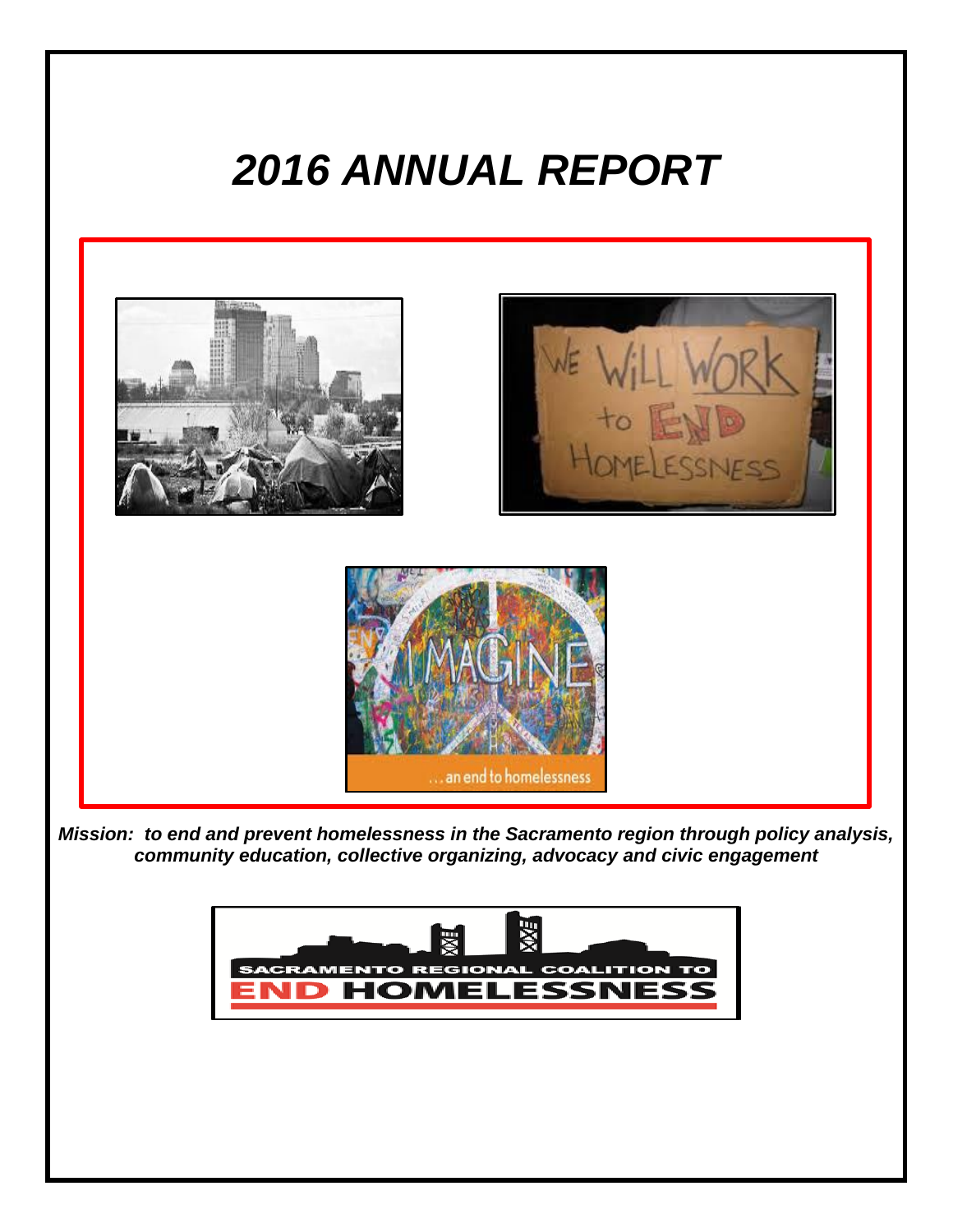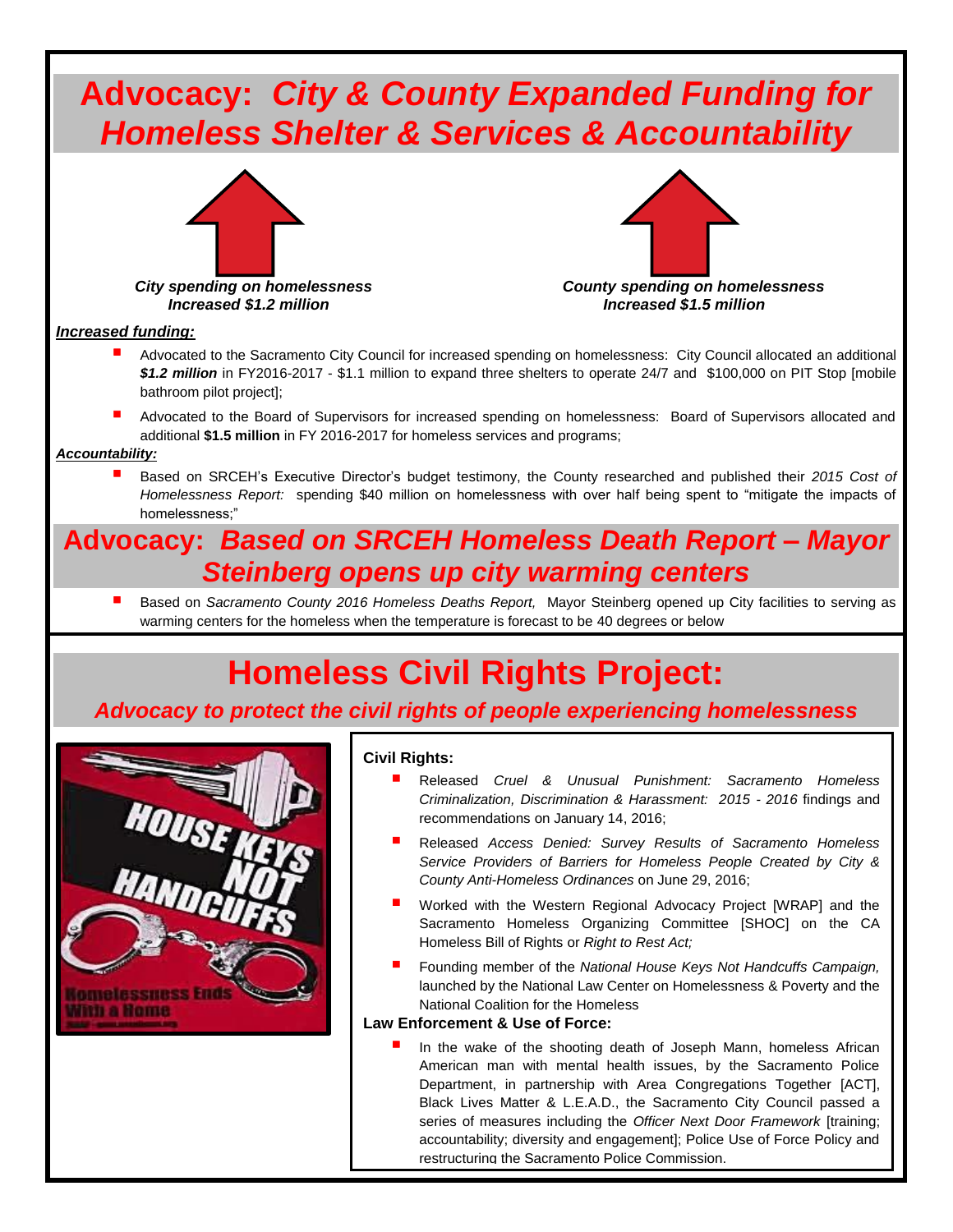# **Homeless Voter Registration & Mobilization Training**

SRCEH provided training to 50 people from Women's Empowerment, Tommy Clinkenbeard Legal Clinic, River City Food Bank and Wind Youth Services on homeless voter registration, voter education and voter mobilization, focusing on "do's" and "don'ts" for nonprofits

### **Homeless Speakers Bureau**



- Puts a human face on poverty and homelessness by allowing homeless and formerly homeless speakers to share their experiences with others
- Dispel myths and stereotypes of people experiencing homelessness
- Educate the community about homelessness, including lack of affordable housing, mental illness, drug addiction, domestic violence, gentrification, unemployment and the criminal justice system

# **2016 Mayor's Candidate Forum on Homelessness**

More than 200 community members attended SRCEH's 2016 Mayor's Candidate Forum on Homelessness with candidates Councilmember Angelique Ashby, Tony Lopez, Russell Rawlings and Darryl Steinberg. The Forum was co-sponsored by 21 nonprofit organizations that work on homeless issues.





#### **Sacramento Hunger Coalition**

- 2016 Hunger Action Day participated in the CA Hunger Action Coalition's state Hunger Action Day organized 5 delegation visits to state legislators;
- Forum on Hunger: 25 community members attended forum on hunger in Sacramento County;
- 2016 Food Stamp Challenge 30 community members including Mayor-Elect Steinberg and State Senator Pan participated in the 2016 Food Stamp Challenge – challenging community members to eat on \$6.47 per day for a week;
- Working with Sacramento State University to address student hunger and homelessness;
- Partnered with Assemblymember McCarty and the Sacramento Housing Alliance for the 2<sup>nd</sup> Annual Grantland Johnson Hunger & Homelessness Community Awards Ceremony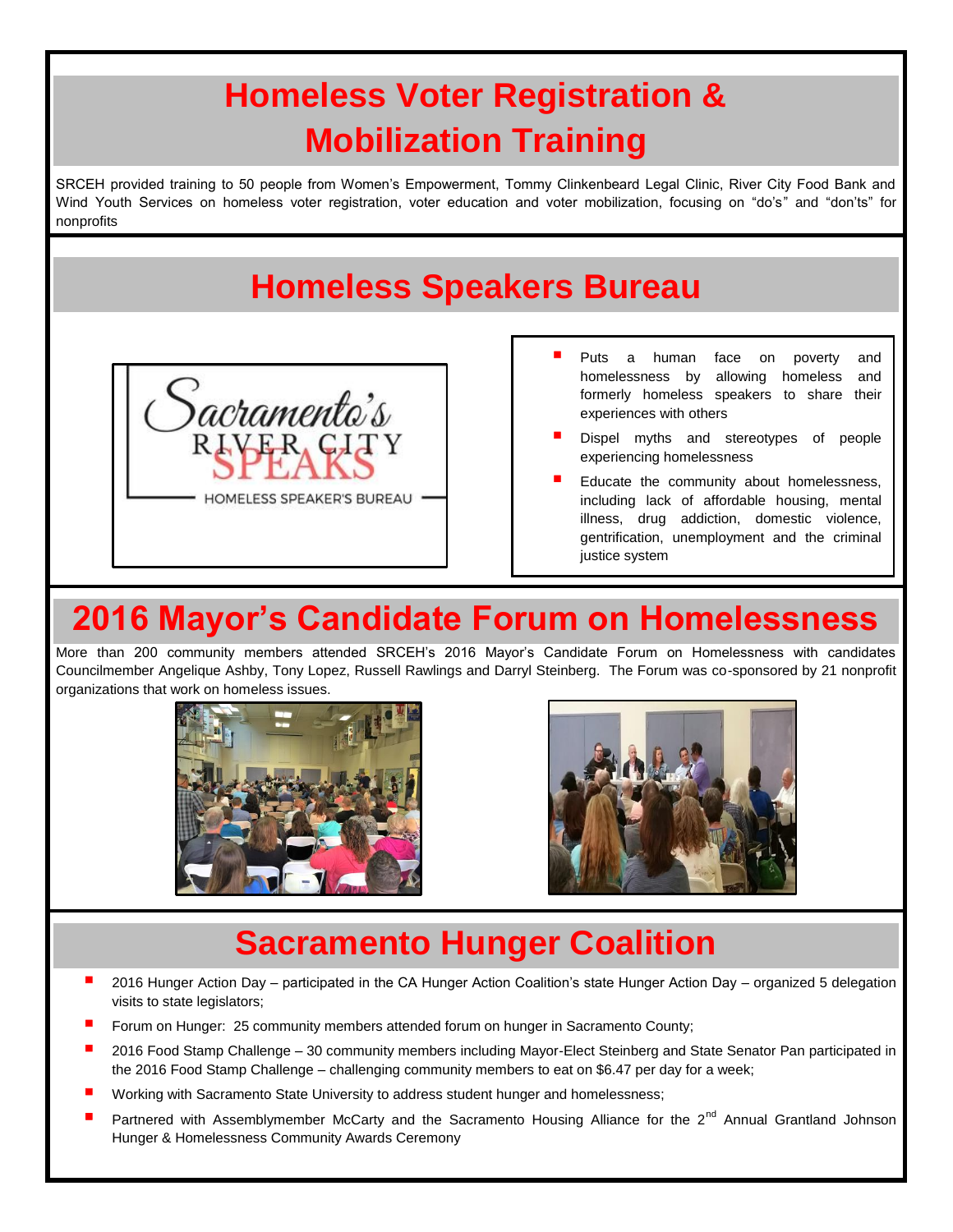# **3 rd Annual Interfaith Homeless Memorial Service**

*150 community members including Mayor Steinberg, Supervisor Kennedy, Gabriela Herrera, representing Congresswoman Doris Matsui, and interfaith leaders representing the Jewish, Muslim, Catholic, Christian, Episcopal and Native American faith traditions gathered to remember the 81 people experiencing homelessness who passed away in 2016 in our community*





*"What a powerful and beautiful event that really honored the people experiencing homelessness that we lost in 2016. I think it served as a real inspiration for the community, faith and political leaders to make 2017 the year real progress is made in ending homelessness. Our new mayor made several strong and important commitments (ending criminalization, opening warming centers, creating more permanent affordable housing) that we should jump on helping him implement and holding him to them. Thank you for letting me be a part of this amazing effort! "*

*Cathy Creswell, Sacramento Housing Alliance Board Chair*

#### **Publications**

- *Cruel & Unusual Punishment: Sacramento Criminalization, Discrimination & Harassment Report: 2015 – <sup>2016</sup>*
- *Access Denied: Survey Results of Sacramento Homeless Service Providers of Barriers for Homeless People Created by City & County Anti-Homeless Ordinances*
- *City Council: Shooting Death of Joseph Mann & SRCEH Recommendations on Law Enforcement Use of Force Policy*
- *Homeless Quality of Life Citations: The Homeless Justice Maze*

# **People's Guide to Health, Welfare & Other Services: Sacramento County: 2017**

SRCEH partnered with Sacramento Steps Forward, United Way, Sacramento Central Labor Council and SacSOS, with funding from Kaiser, Rabobank, N.A., Sacramento Central Labor Council, SMUD, Sutter Health, Teichert Foundation and Wells Fargo to research, write and produce the *People's Guide to Health, Welfare & Other Services: Sacramento County.* The *Guide* is 70% self-advocacy guide – 30% directory - for homeless & low-income people covering: shelter, housing, food; health care, mental health & substance abuse treatment; income, employment; transportation; utilities; clothing; guide for non-citizens. It will be published in English and Spanish in early 2017. The website will be updated in real time in 2017 and SRCEH has partnered with SacSOS to create a *Guide* "app" for smart phones.

#### **Policy Positions**

- *SRCEH Analysis of Sacramento County Cost of Homelessness Report*
- *SRCEH Fact Checking City Responses to Protesters*
- *SRCEH Critique of "Functional Zero"*
- *SRCEH Opposition to Sacramento County "Illegal Camping Detail" Budget Increases*
- *Sacramento City PIT Stop SRCEH Recommendations*
- *Sacramento Police Commission: Criminalization of Homelessness & Sacramento Police Department*
- *City Council: Sacramento Police Department, Use of Force and Mental Health Issues & Training*
- *Crisis Intervention Teams [CIT] Best Practices: Fact Sheet*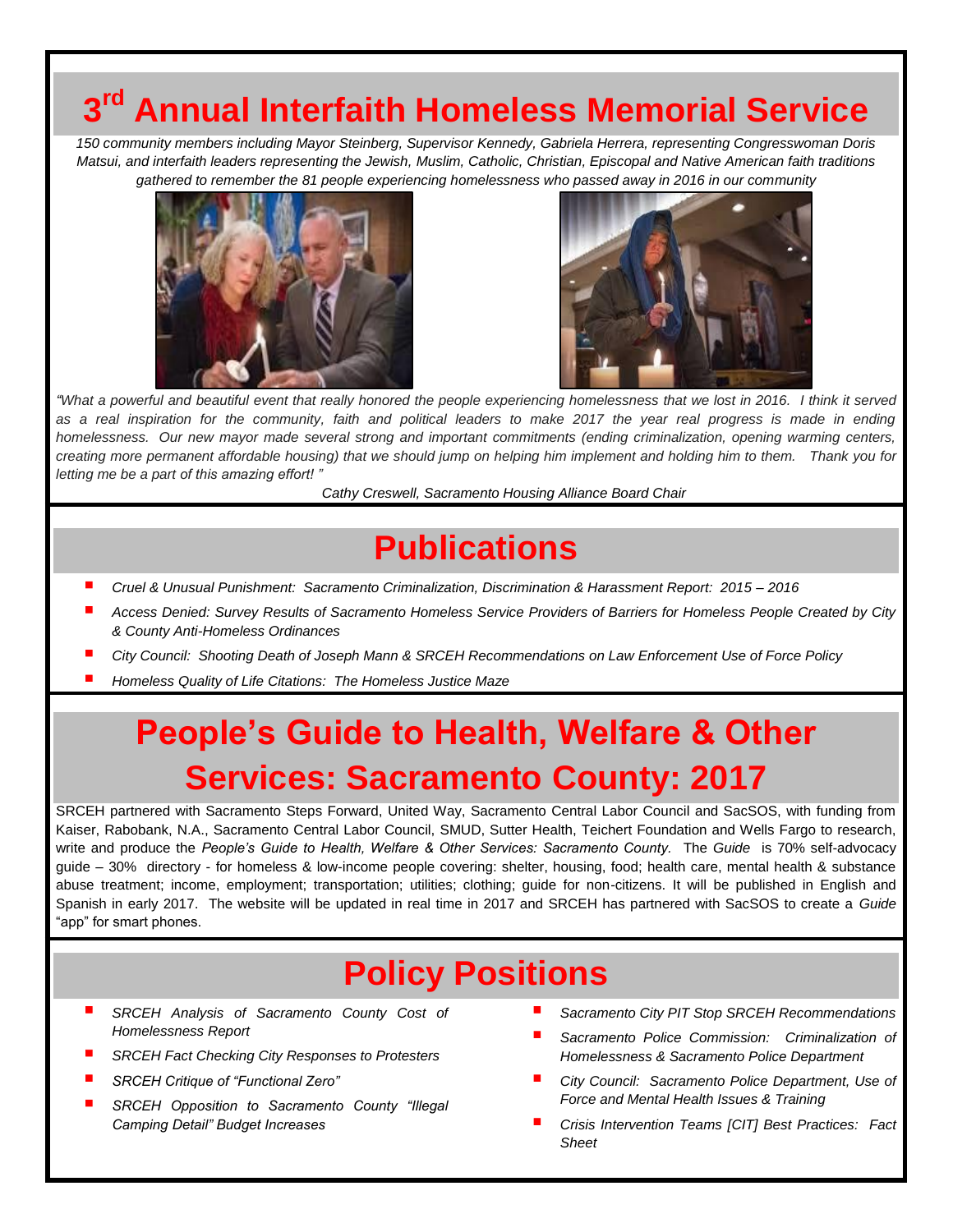#### **Media Coverage: 30 news stories**

SRCEH covered in 30 news stories in 2016 including: ABC News 10, Capital Public Radio, CBS Sacramento, KCRA [NBC], KFPK, FOX 40; Insight, NPR, Sacramento Bee, Sacramento News & Review